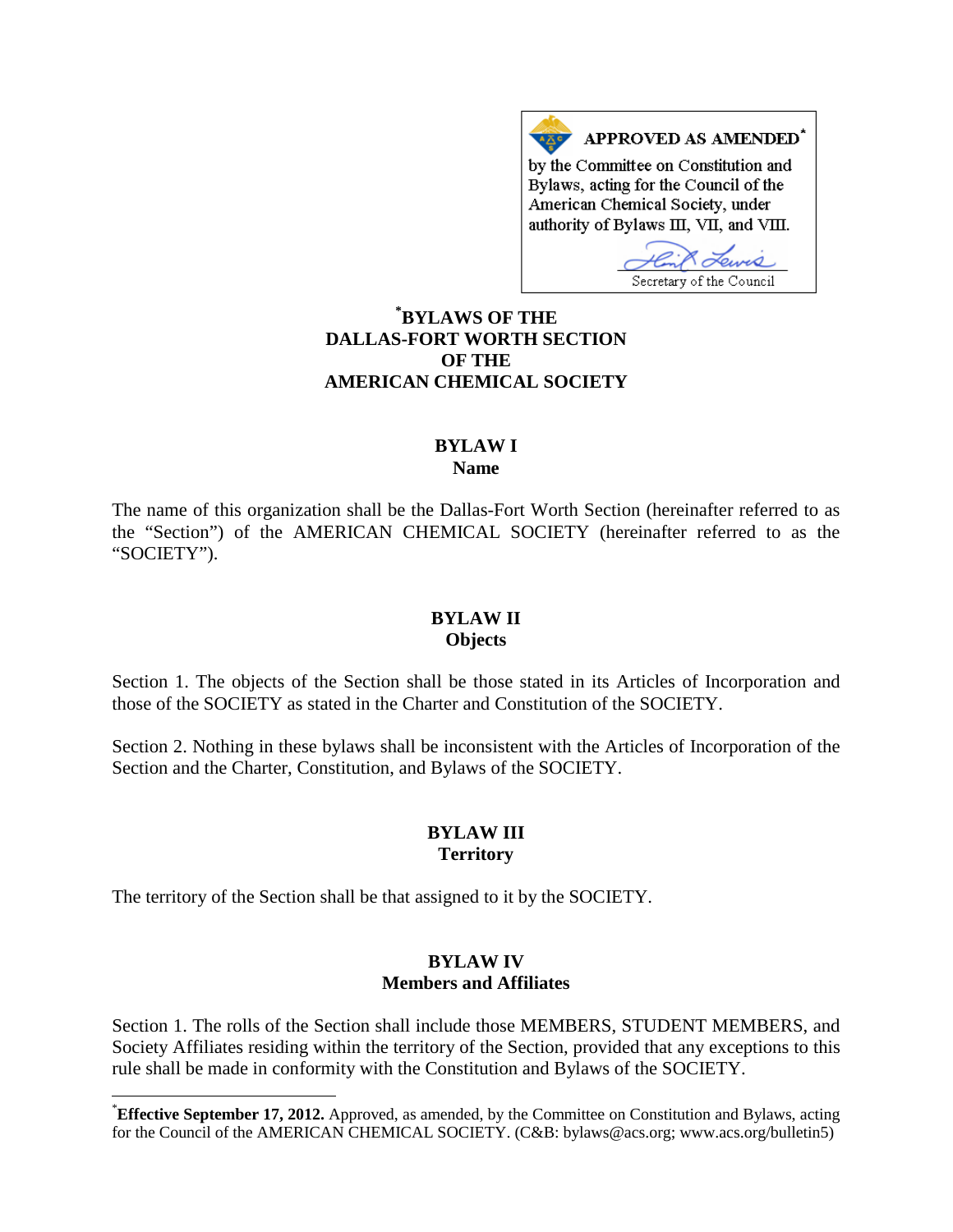Section 2. Any person who is interested in the objects of the Section may apply in writing to the Membership Committee to become a Local Section Affiliate. Endorsement of the application by a MEMBER and acceptance by the Membership Committee shall constitute election as a Local Section Affiliate.

Section 3. MEMBERS, STUDENT MEMBERS, Society Affiliates, and Local Section Affiliates shall have such rights and privileges as are accorded to them by the Constitution and Bylaws of the SOCIETY. A STUDENT MEMBER may not hold an elective position or serve as a Temporary Substitute Councilor. Society Affiliates and Local Section Affiliates may not vote for or hold an elective office of the Section, vote on Articles of Incorporation and bylaws of the Section, or serve as voting members of the Executive Committee. Local Section Affiliates may not serve as members of the Executive Committee in any capacity. Society Affiliates may be appointed as Committee Chairs and may serve on the Executive Committee in a non-voting capacity.

# **BYLAW V Officers and Directors**

Section 1. The officers of the Section shall be a Chair, a Chair-Elect, a Secretary, and a Treasurer, all of whom shall be MEMBERS of the SOCIETY.

Section 2. The Section shall have Councilors and Alternate Councilors as provided in the Constitution and Bylaws of the SOCIETY. Councilors and Alternate Councilors must be MEMBERS of the SOCIETY.

Section 3. The Executive Committee of the Section shall be the Board of Directors of the Corporation. Its number of members shall be fixed at five plus the number of Councilors and Alternate Councilors as determined under the Bylaws of the SOCIETY. The Executive Committee shall consist of the officers of the Section, the Immediate Past Chair, the Councilors, and the Alternate Councilors. It shall have full power to conduct, manage, and direct the business and affairs of the Section in accordance with the Constitution and Bylaws of the SOCIETY, and these bylaws.

## **BYLAW VI Recall of Elected Officials**

Section 1. The elected officials of the Section (officers or elected Executive Committee members) are subject to recall for neglect of duties or conduct injurious to the SOCIETY. Recall procedures are not applicable to Councilors and Alternate Councilors elected by Local Sections.

Section 2. The recall of an official shall be initiated when a signed petition, indicating in writing the specific charges and reasonable substantiating evidence is submitted to the Chair from at least five voting members of the Section. In the event the Chair is the official in question, the Chair-Elect shall receive the petition and shall assume the duties of the Office of Chair with respect to this issue until the issue is resolved.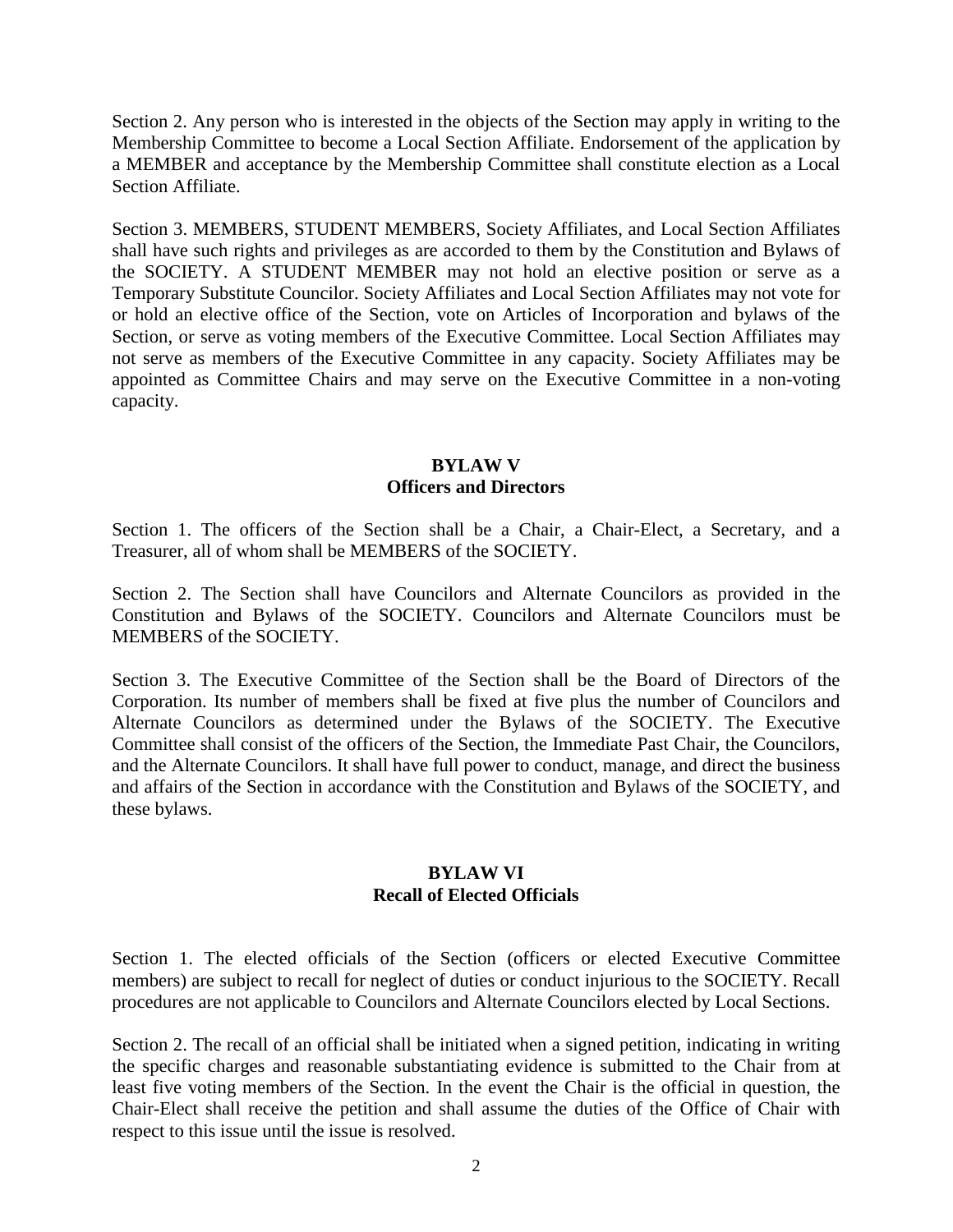Section 3. The Chair shall, without delay, determine that the petitioners are aware of the gravity of their actions and the procedures to be followed. The Chair shall seek an alternate resolution to the problem and a withdrawal of the petition at this time. In the absence of a resolution to the problem, the Chair shall notify the members of the Executive Committee and call a special meeting within thirty days.

- a. The Executive Committee shall promptly continue the recall process or dismiss the petition as ill-founded or find an alternative solution to the problem. The Chair shall promptly inform the petitioners and the official of the decision of the Executive Committee.
- b. If the proceedings continue, the Chair shall assign the duties of the official to another MEMBER of the Section until the issue is resolved.
- c. If the proceedings continue, the official shall be offered an opportunity to answer the allegations in the petition before the Executive Committee.

Every reasonable effort shall be made to contact the official throughout this procedure. That effort shall include a certified letter to the last known address on the official SOCIETY membership rolls. Upon notification, the official shall have thirty days to make a written response to the allegations. The Executive Committee shall decide whether to proceed after studying the official's response. The Chair shall inform the official and the petitioners of the decision of the Executive Committee.

If no contact with the official can be made after a reasonable effort, the Executive Committee may remove the official in question with a two-thirds (2/3) vote of the remaining members.

- d. If the proceedings continue, the official shall choose one of the following options:
	- (1) The official may resign.
	- (2) The official may request a recall vote in the same manner as the original election, which must be consistent with the Section bylaws. The voting membership shall be informed, through brief written statements prepared by the Executive Committee and the official, of the issues involved with the recall vote. Both statements shall be distributed to the voting membership before the vote is taken.
	- (3) The official may request a hearing and a recall vote by the remaining members of the Executive Committee. A two-thirds (2/3) vote of the remaining members of the Executive Committee shall be required to recall the official.
	- (4) The official may choose not to respond and thus forfeit the position.

Section 4. The vacancy provisions of these bylaws shall be used to fill a vacancy caused by a recall process. The membership of the Section and the Executive Director of the SOCIETY shall be informed of the results of the recall process and the replacement of the official.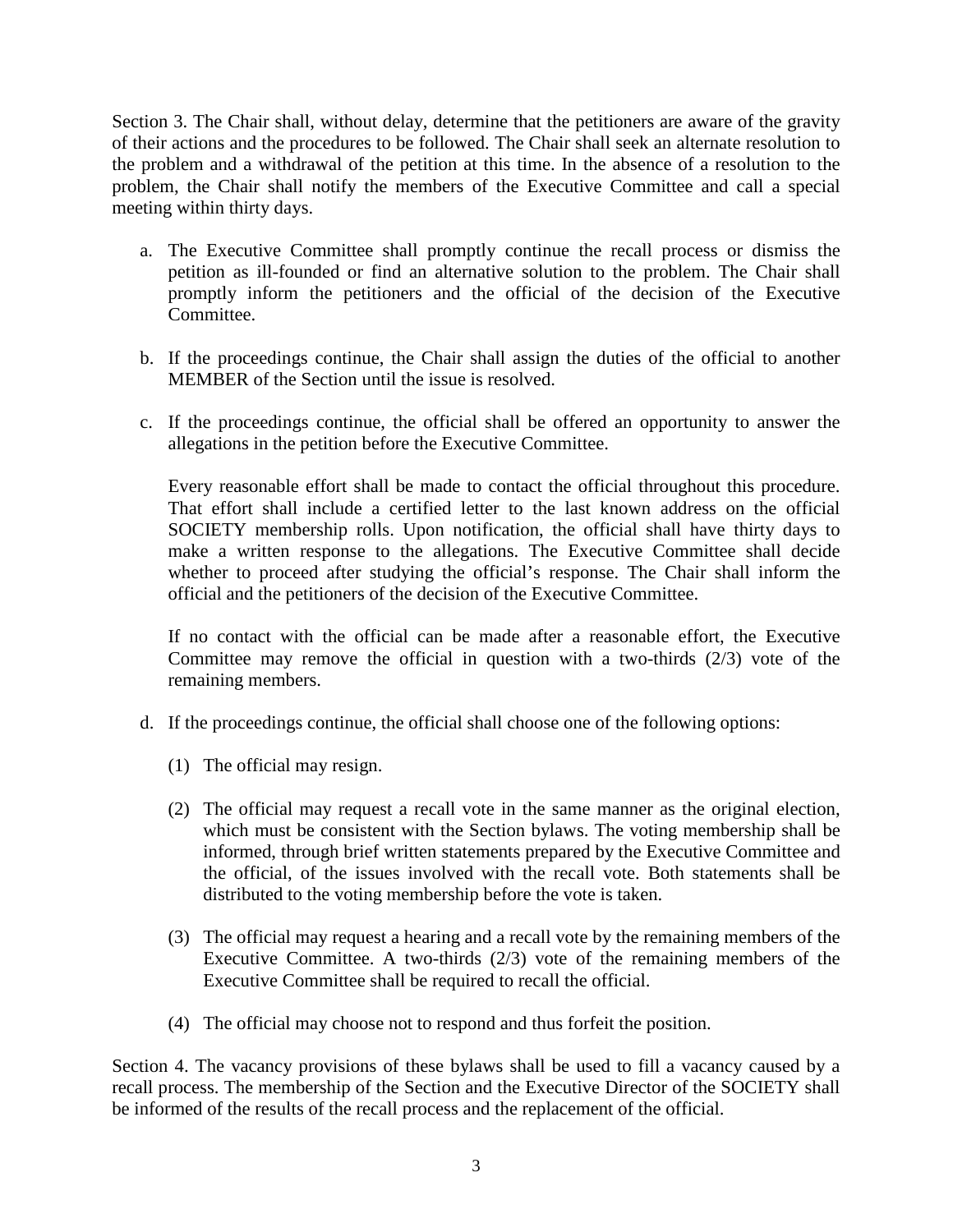## **BYLAW VII Elections**

Section 1. The officers of the Section, Councilors, and Alternate Councilors shall be elected by ballot of the members of the Section.

Section 2. The Chair shall appoint a Nominating Committee consisting of a Chair and two or more members not later than January of each year. The Nominating Committee members must be members of the SOCIETY and of the Section.

Section 3. The Nominating Committee shall develop a slate for each elected position for which a vacancy will occur. With the exception of the Chair and Chair-Elect, the incumbent of any elected position may be renominated. The Nominating Committee shall make its report at a regular meeting of the Section, by written submission to the Executive Committee, or by a post to the Section's website. Additional nominees may be added by presentation of a petition supported by 15 or more members to the Chair of the Nominating Committee within thirty days of the report of the Nominating Committee. Only nominees who have agreed to serve if elected may be named on the ballot.

Section 4. The Secretary, or other designated member of the Section, shall prepare an election ballot on which shall appear the names, in order chosen by lot, of all the candidates willing to serve. The ballots shall be distributed to all members of the Section.

Section 5. No less than three weeks shall be provided between the date of the distribution of ballots to the members and the deadline for their return to the Secretary or other designated officer of the Section.

Section 6. The Secretary will ensure that the ballot is distributed to those members who are eligible to vote. Procedures must ensure that each eligible member may enter only one vote.

Section 7. The votes of eligible members received by the stated deadline for voting shall be tallied. Ballots that violate specified voting procedures shall be rejected in whole or in part, depending on the extent of the violations(s). The vote tally, including the number of rejected ballots, shall be reported to the Chair.

Section 8. In the case of a tie vote for any elective position, the Executive Committee shall select from among the tied candidates.

Section 9. The Chair shall inform all candidates of the election results and shall provide for the announcement of the election results to all members and affiliates of the Section.

Section 10. Elections shall be completed and the results certified to the Executive Director of the SOCIETY by the deadline required by the Bylaws of the SOCIETY.

## **BYLAW VIII Terms of Office and Vacancies**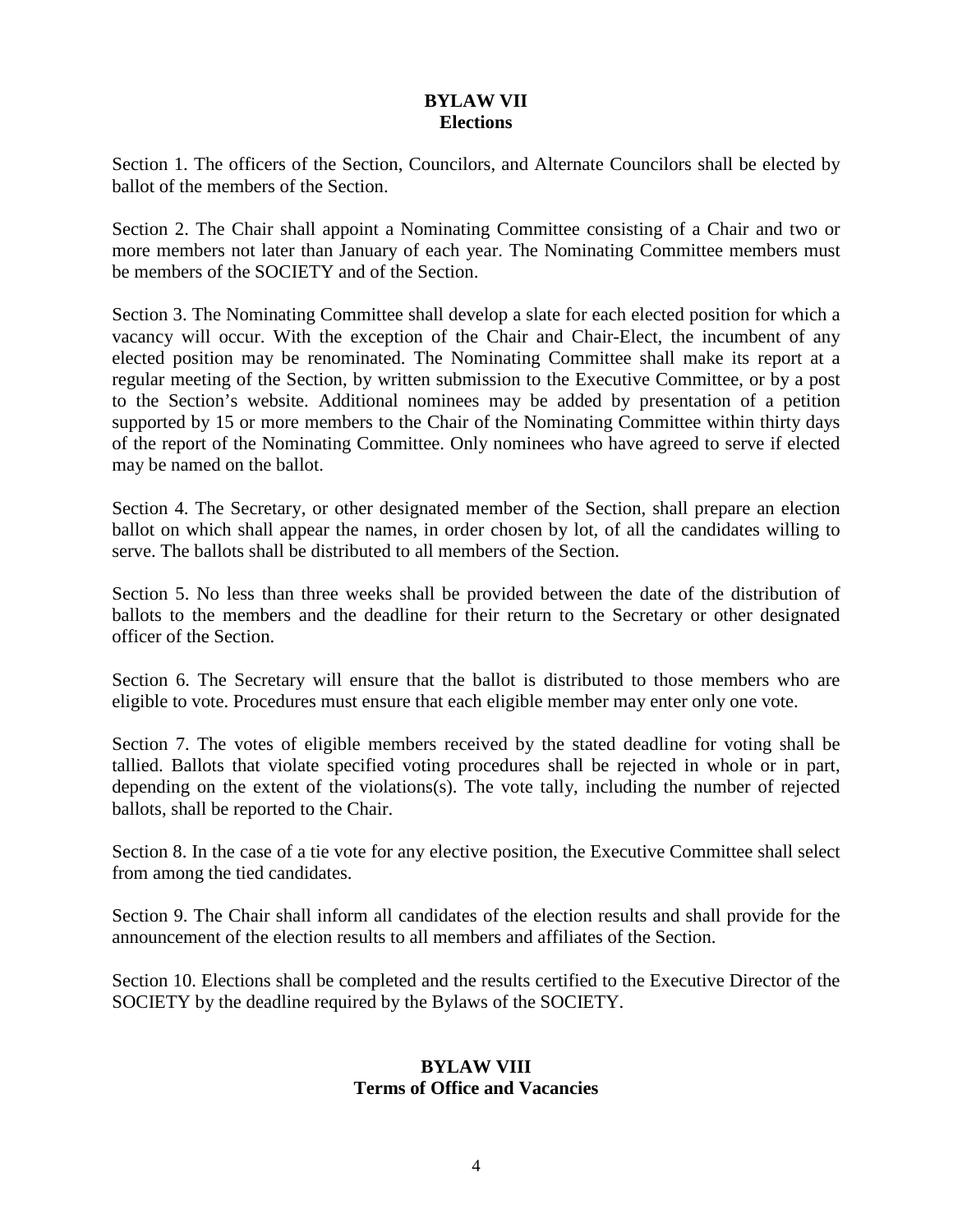Section 1. The terms of office for officers, Councilors, and Alternate Councilors shall begin on January 1.

Section 2. The Chair and Chair-Elect shall hold office for one year or until their successors qualify. Upon completion of the Chair's term of office the Chair-Elect shall succeed to the office of Chair, except in the event that the office of Chair-Elect has been filled by interim appointment.

Section 3. The Secretary and the Treasurer shall hold office for two years, or until their successors qualify. The term of office for the Secretary shall begin in even numbered years. The term of office for the Treasurer shall begin in odd numbered years.

Section 4. Councilors and Alternate Councilors shall be elected for terms of three years or in such a manner so as to provide rotation of terms.

Section 5. In the event of a vacancy in the office of Chair, the Chair-Elect shall assume the added duties of Chair for the unexpired term. All other vacancies among the officers shall be filled by the Executive Committee from among the MEMBERS by interim appointment for the remainder of the unexpired term. In the event that the office of Chair-Elect is filled by such interim appointment, the Section shall elect both a Chair and a Chair-Elect at its annual election.

Section 6. A vacancy in the position of Councilor or Alternate Councilor shall be filled by interim appointment of a MEMBER by the Executive Committee until the next annual election.

# **BYLAW IX**

# **Duties of Officers and Executive Committee**

Section 1. The duties of the officers shall be those customarily performed by such officers, together with those responsibilities prescribed by the Constitution and Bylaws of the SOCIETY, these bylaws, and such other duties as may be assigned by the Executive Committee.

Section 2. An annual audit shall be conducted by two or more disinterested members, appointed by an officer with no authority to disburse funds, and submit a report to the Executive Committee by January 31.

#### **BYLAW X Committees**

Section 1. In addition to the Executive Committee, the Section shall have the following standing committees: a Program Committee, a Nominating Committee, a Membership Committee, and an Awards Committee. Appointments to the Program and Membership Committees shall be made and announced to the members by the regular February meeting. Appointment(s) to the Awards Committee shall be made and announced to the members by the regular September meeting of the Section.

Section 2. The Executive Committee may establish other committees as necessary for the operation of the Section.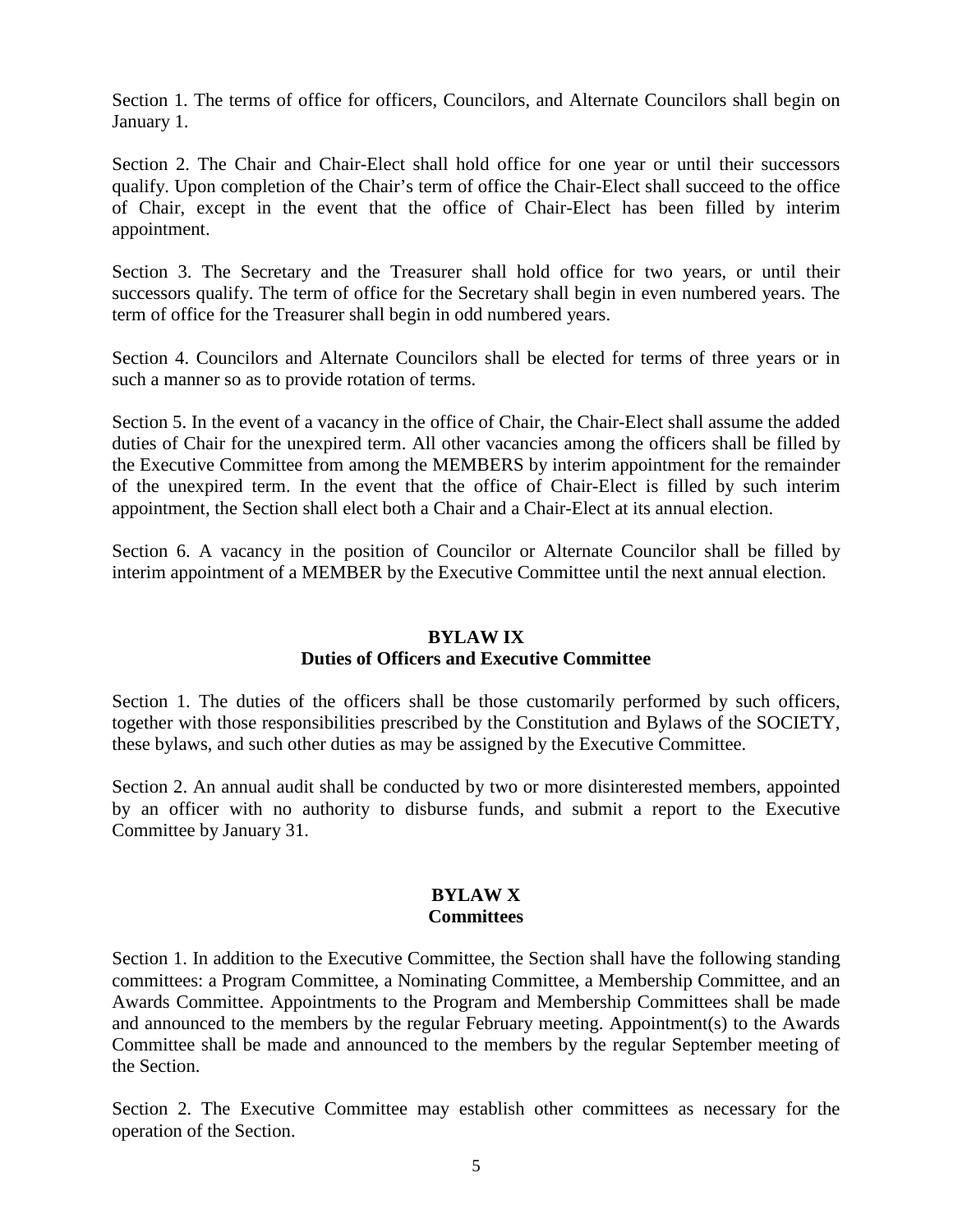## **BYLAW XI Meetings**

Section 1. The Section shall hold regular meetings at places and times designated by the Executive Committee or by the Chair of the Program Committee when authority to do so has been delegated by the Executive Committee.

Section 2. Special meetings may be called by the Chair. A special meeting shall be called at any time if requested in writing by not less than 15 members. The notices of special meetings shall state the exact nature of the business to be considered and no other business shall be transacted at such meetings.

Section 3. Due notice of all meetings shall be distributed to each member and affiliate of the Section of known address. A quorum for transaction of business at a Section meeting shall consist of 25 members. No business shall be transacted in the absence of a quorum.

Section 4. The Executive Committee shall meet upon due notice to its members at the call of the Chair or at the request of a majority of its members. Five members of the Executive Committee shall constitute a quorum. In the absence of a quorum, called meetings of the Executive Committee shall adjourn to a date.

## **BYLAW XII Finances**

Section 1. All members and assigned Society Affiliates of the Section may be requested to pay voluntarily such annual Section dues as may be set by the Executive Committee.

Section 2. The annual dues of Local Section Affiliates shall be set by the Executive Committee in accordance with the Constitution and Bylaws of the SOCIETY. Failure to pay such dues for the current year shall terminate the affiliation. At the discretion of the Executive Committee, the Section dues of STUDENT MEMBERS may be reduced or waived.

Section 3. The fiscal year of the Section shall be the calendar year.

# **BYLAW XIII Official Publications**

Section 1. The Section shall publish a news bulletin at regular intervals to serve the interests of the Section. It shall be primarily devoted to news and announcements of the Section and the SOCIETY. By special arrangements with other Local Sections of the SOCIETY, it may be used to further their interests.

Section 2. The Chair shall appoint an Editor and a Business Manager for the news bulletin. The Editor shall appoint an editorial staff. The editorial staff and the Business Manager shall be responsible to the Editor who in turn is responsible to the Executive Committee, for finances and editorial policy. The Editor, together with the Business Manager, shall make a financial report to